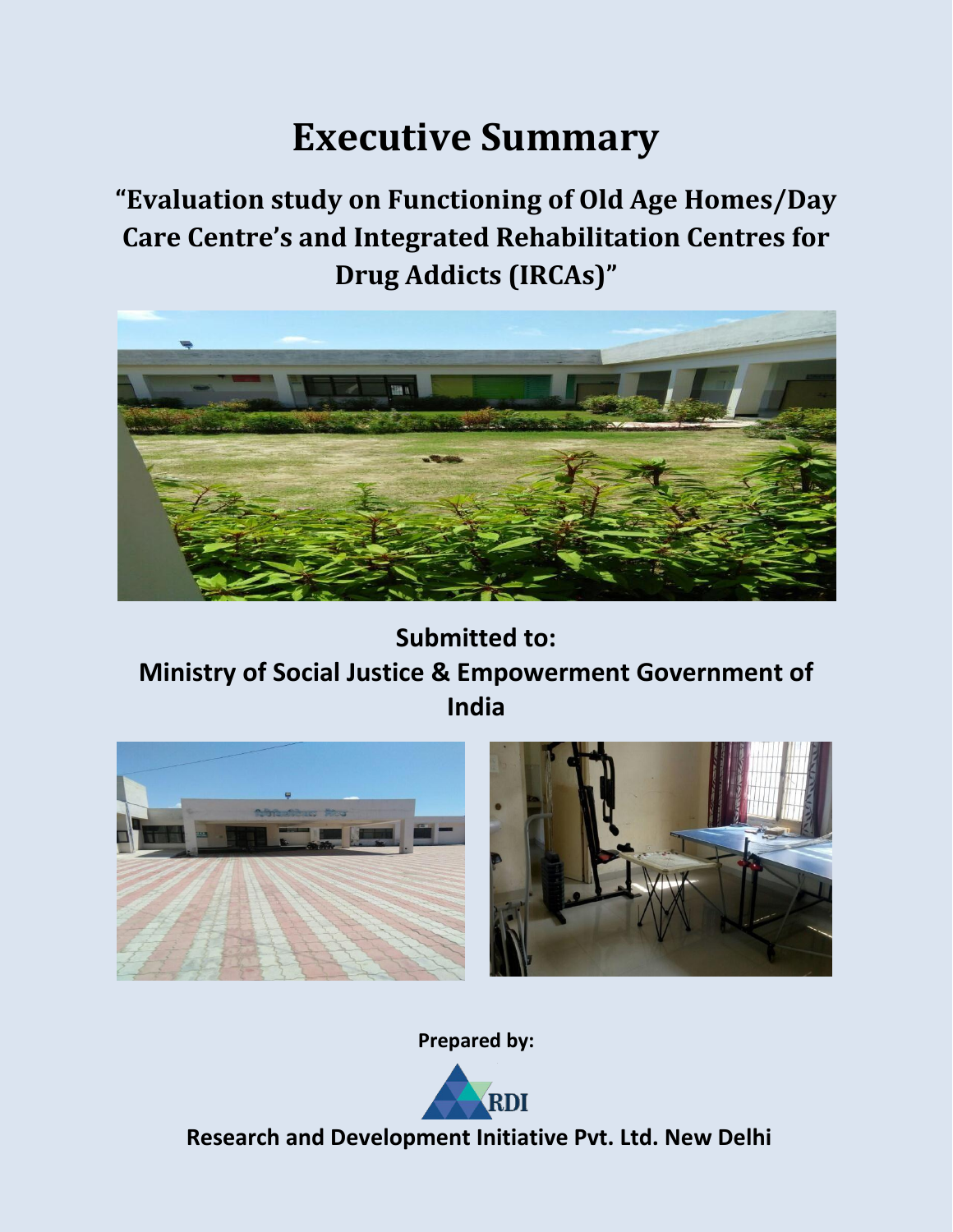# **Acknowledgement**

The Evaluation study on "**Functioning of Old Age Homes/Day Care Centres and Integrated Rehabilitation Centres for Drug Addicts (IRCAs) funded by D/O Social Justice & Empowerment**" was successfully completed owing to the efforts of various organizations and individuals at different stages of the study.

The Department of Social Justice and Empowerment (DSJE) funded and guided this study. The contribution and support of the Department for the study is sincerely acknowledged. A Special word of thanks are due to **Smt. G. Latha Krishna Rao**, Secretary; **Smt. Manisha Sensarma**, Economic Advisor; **Shri C.S. Verma**, Director Plan Division; **Shri Manoj Kumar Jha**, Under Secretary, **Shri P. K. Singh**, Under Secretary, **Shri Vijendra Singh,** Consultant and **Shri Avtar Singh**, Consultant for their valuable guidance at various stages of the study.

The acknowledgement would remain incomplete without thanking team of Research and Development Initiative Pvt. Ltd. **Ms. Mita Priyadarshini, Mr. Rishabh Misra, Mr. Sushil Kumar Sahu, Mr. G. S. Shukla and Ms. Kavita Thapa,** who were deeply involved during evaluation, analysis and report writing stages.

Acknowledgement is due to the investigators, editors and supervisors for meticulously collecting data from villages and also to the office editors for their sincere efforts. Acknowledgement is also due to the centres.

Last but not the least, credit goes to the respondents who spared time and cooperated with the survey team with utmost patience.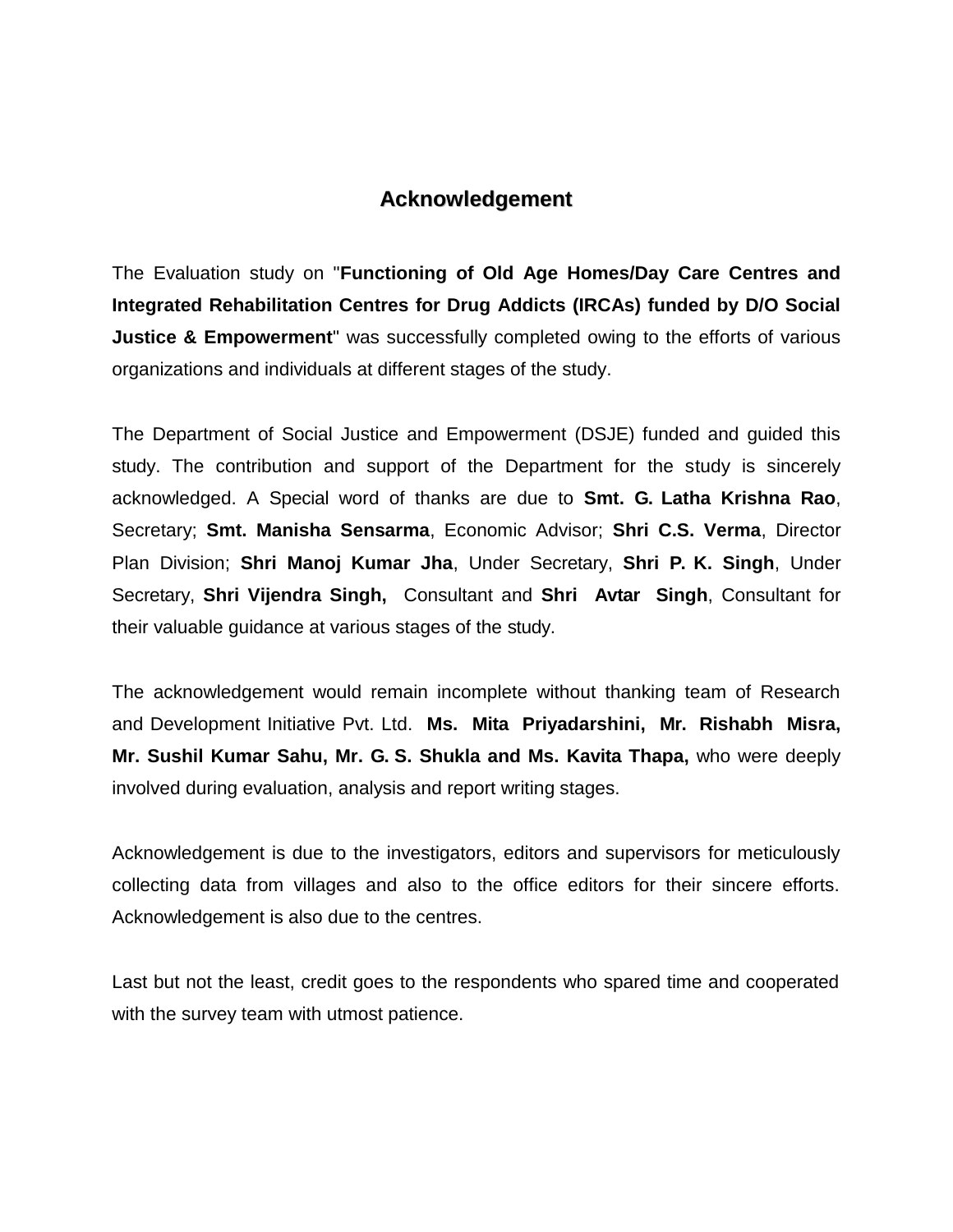# **THE STUDY IS DIVIDED INTO 2 PARTS- Part 1: IRCA & Part 2: OAH/DCC**

# **Part 1 - EXECUTIVE SUMMARY: IRCA**

### **1. Introduction**

Integrated Rehabilitation Centre for Addicts (IRCA) were set up for the purpose of drug demand reduction, the Ministry of Social Justice & Empowerment has been implementing the Scheme of Prevention of Alcoholism and Substance (Drug) Abuse since 1985- 86. The Scheme was revised thrice earlier (1994, 1999 and 2008) prior to the recent revision which came into force from January 1, 2015. The approach of this Scheme is to provide the whole range of services including awareness generation, identification, counseling, treatment and rehabilitation of addicts through voluntary and other organizations. With a view to reducing the demand for and consumption of alcohol and dependence producing substances, the thrust would be on preventive education programmes and Whole Person Recovery of the drug dependent persons.

### **2. Objectives**

The prime objective of the study was to evaluate quality of services provided by the centre to the addicts like the quality of treatment, infrastructure, availability of staff and recreational facilities at the centre. The study also focused upon assessing the lives of the addicts post de addiction. Other objectives were to obtain feedback from the relapsed and rehabilitated addicts in order to provide suggestions for improving the working of IRCAs and its effectiveness.

### **3. Methodology Adopted**

The study adopted both quantitative as well as qualitative approach. The Qualitative approach helped in getting deeper understanding of constraints (if any) & strategies adopted to strengthen the center and quantitative approach quantified the services provided to the beneficiaries

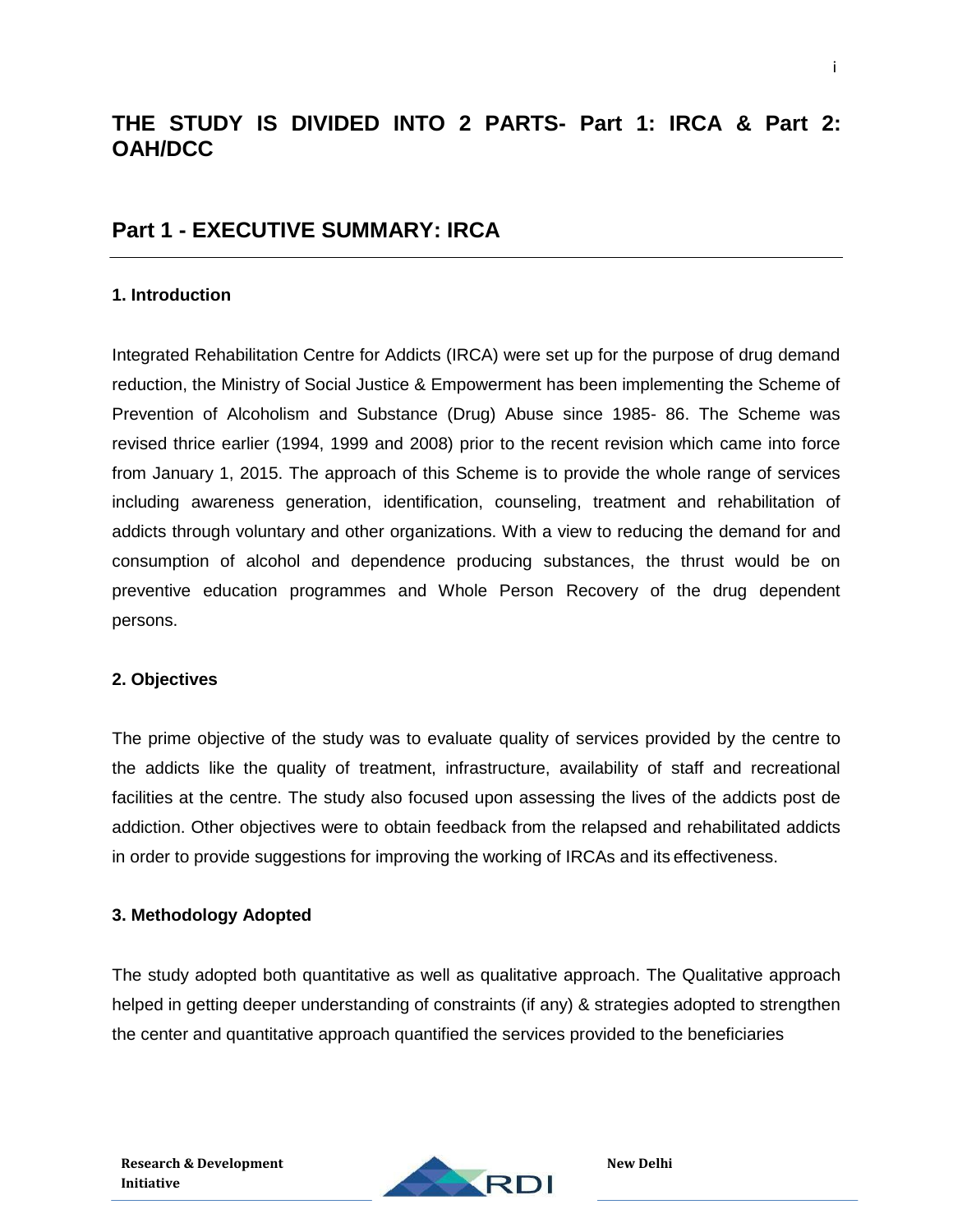Mobile based software was used for data collection. Study tools were translated into different local languages. Training was organized for the field enumerators to train them regarding the issues involving the study. Mock interviews were conducted and performance of each investigator was evaluated. Only those who scored above a pre-determined cut-off were selected for the study. One Coordinator was appointed for each state to monitor the field work.

The survey covered interviews with alcohol drug addicts, centre Managers, ex addicts and relapse patients.

### **4. Coverage**

The study focuses on evaluating the main objectives of the scheme in 398 IRCA Centers across geographical boundaries of India out of surveyed centers 25 centers were found closed or didn't exist and three centers in Punjab refused evaluation. Concluding the findings by interviewing approximately **7700 beneficiaries (inclusive of Inmates, Relapse and Rehabilitated patients) and** 370 centre managers with a motive to identify the functioning process of the centers, identifying the trend, problems and other facilities which are essential in treatment of the addicts. Deep scrutiny of the primary data some interesting facts have come out in this study.

### **Findings of the Study**

- $\triangleright$  There are minimum 15 bedded Centers as per the mandate. Nearly half of centers had 15 or more addicts admitted while others had less than 15 inmates. Maximum number of centers have appointed required regular staff viz 97 Percent Centers had managers, doctors in 96 Percent Centers and nurses in 96 Percent centers.
- $\geq$  52 Percent of centers are located in urban areas, 37.5 Percent centers are located in rural areas and 10.5 Percent in semi urban areas
- In case of problems faced by addicts at the centre, the managers are  $1<sup>st</sup>$  level of approach by maximum number of respondents (60 Percent), followed by caretakers. Maximum of these when approached listen to the problem and try to solve them (92 Percent).

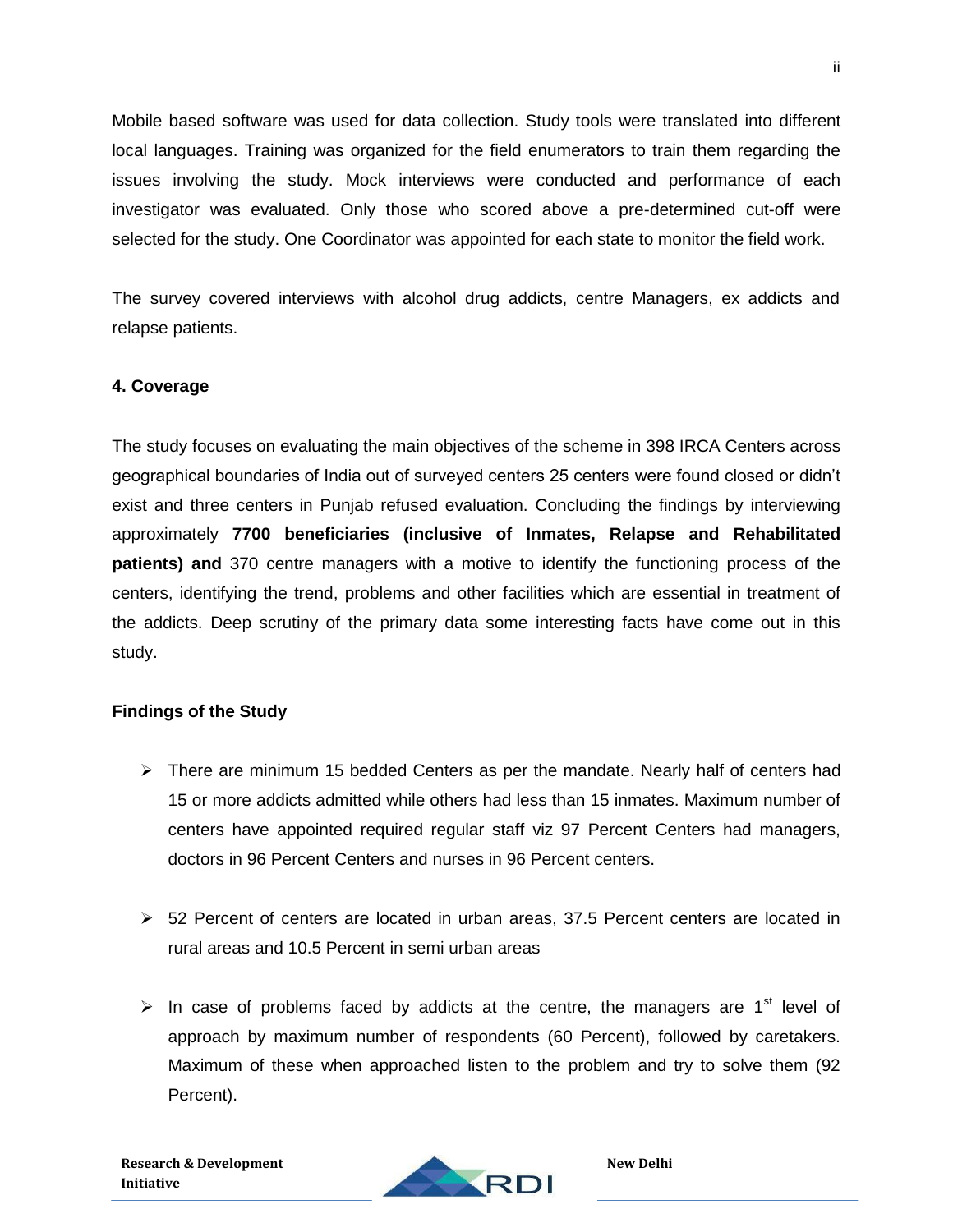- $\triangleright$  The treatment process is the vital factor in assessment of quality of services provided. Almost all centers in India provide treatment as per the guidelines of MSJ&E. Treatment process involves provision of medicines, Yoga, physical activities, AA/NA meetings, peer group counseling etc. Amongst these medicines for detoxification (87 Percent) and individual counseling is the most common method of treatment used in the Centers. (90 Percent)
- $\triangleright$  The method of treatment process was rated to be good by maximum percent of the respondents (78 Percent). Most of the patients were satisfied by the treatment they received, infrastructure facilities and meals.
- $\triangleright$  Reviewing the socio economic profile of the addicts, the annual household income maximally ranged to up to Rs. 30,000 per annum and Rs, 60,000 to 1 lakh (cumulatively 50 percent). Most of them are educated till middle school and metric level (50 Percent). Majority addicts fall under the age group of 31-40 years (36 Percent) and OBC category has the highest share amongst the addicts (44 Percent).
- $\triangleright$  There are different individuals and groups in the society who help in identifying the addicts and direct those to de-addiction centers. Majority of addicts are brought in by their family members (67 percent) followed by village community (13 percent).
- $\triangleright$  There are various types of drugs and substances to which people are addicted to but alcohol (84 Percent) has the highest addictive consumption amongst the addicts followed by consumption of weed (18 Percent).
- $\triangleright$  The patients who successfully get de-addicted face various changes in their lifestyle when they return back to society. Maximum rehabilitated patients experienced improvement in the occupational status post de-addiction (80 Percent) and also an increment in their self-esteem (94 Percent) but they faced peer pressure which attracted them towards abuse of the substances.
- On an average, 12.5-13 % patients relapse. Of those who relapse, peer pressure (41 Percent) and depression (25 Percent) are the main factors behind the relapse. Relapse

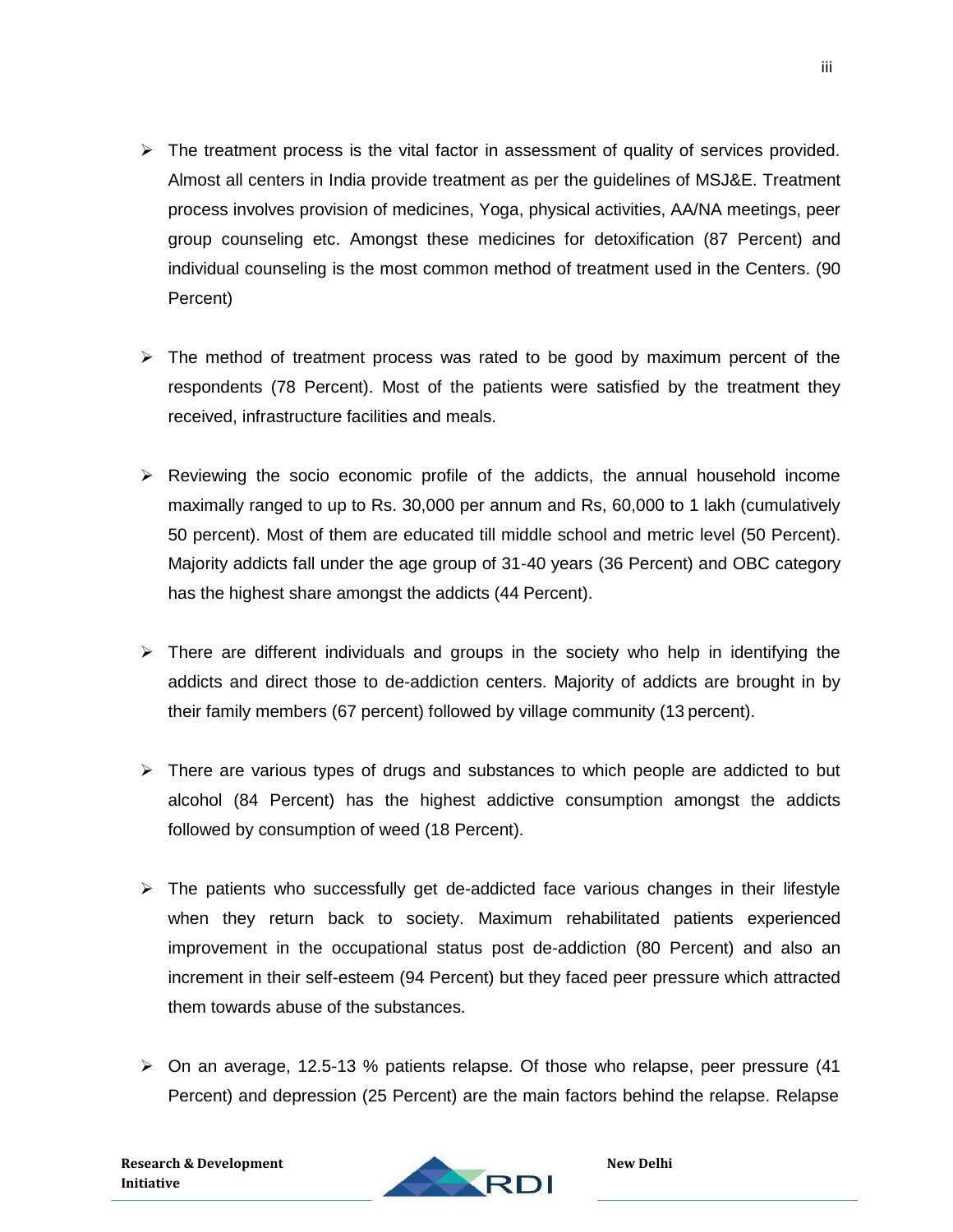patients are given different and advanced level treatment in order to cure them; maximum respondents felt that medical treatment has changed by their prior stay (30 Percent). Maximum of relapse patients did not face any problem (80 Percent) in getting admission at the centre, still 14 Percent had to pay repeated visits to the centre and negligible number faced problems like centre negligence and denied admissions (1 Percent). As per centre managers duration of stay at the centre is very less due to which the chances of relapse are high an average duration of stay is 32 days.

- $\triangleright$  More than 85 percent of Centers have referral services and the most common place of referral is the nearest district hospitals (75 Percent).
- $\triangleright$  Centers have designated responsibilities to spread awareness in the society against drug abuse, the post popular method of spreading awareness is through group discussion (28 Percent) and by holding seminars and street plays (23 Percent).
- $\triangleright$  Dedicated vehicle is an important component for an IRCA centre as it could be required in case of emergency; half the surveyed Centers (50 Percent) had any kind of dedicated vehicle at the centre whereas 75 Percent of Centers have accessibility to all weather road.
- $\triangleright$  Toilet, electricity and water facilities were available in all the Centers surveyed.
- $\triangleright$  Infrastructure facilities like bedrooms, reception, waiting area, water purifier etc were found in most of the Centers (82 Percent) but Indian Red Cross society across India stands above all on the given parameters.
- Centers provide different types of recreational activities (89 Percent) in the process of recovering patients in order to divert their mind and help them stabilizing their mind set. A very high percentage of Centers have recreational facilities at the centre, most common is the availability of television (98 Percent) and books (88 percent).
- $\triangleright$  Provision of meals is one of the important mandates for IRCA Centers. As high as 90 percent Centers provide meals for all three times to the patients whereas the quality has been graded by majority respondents between very goodto good for these meals (92

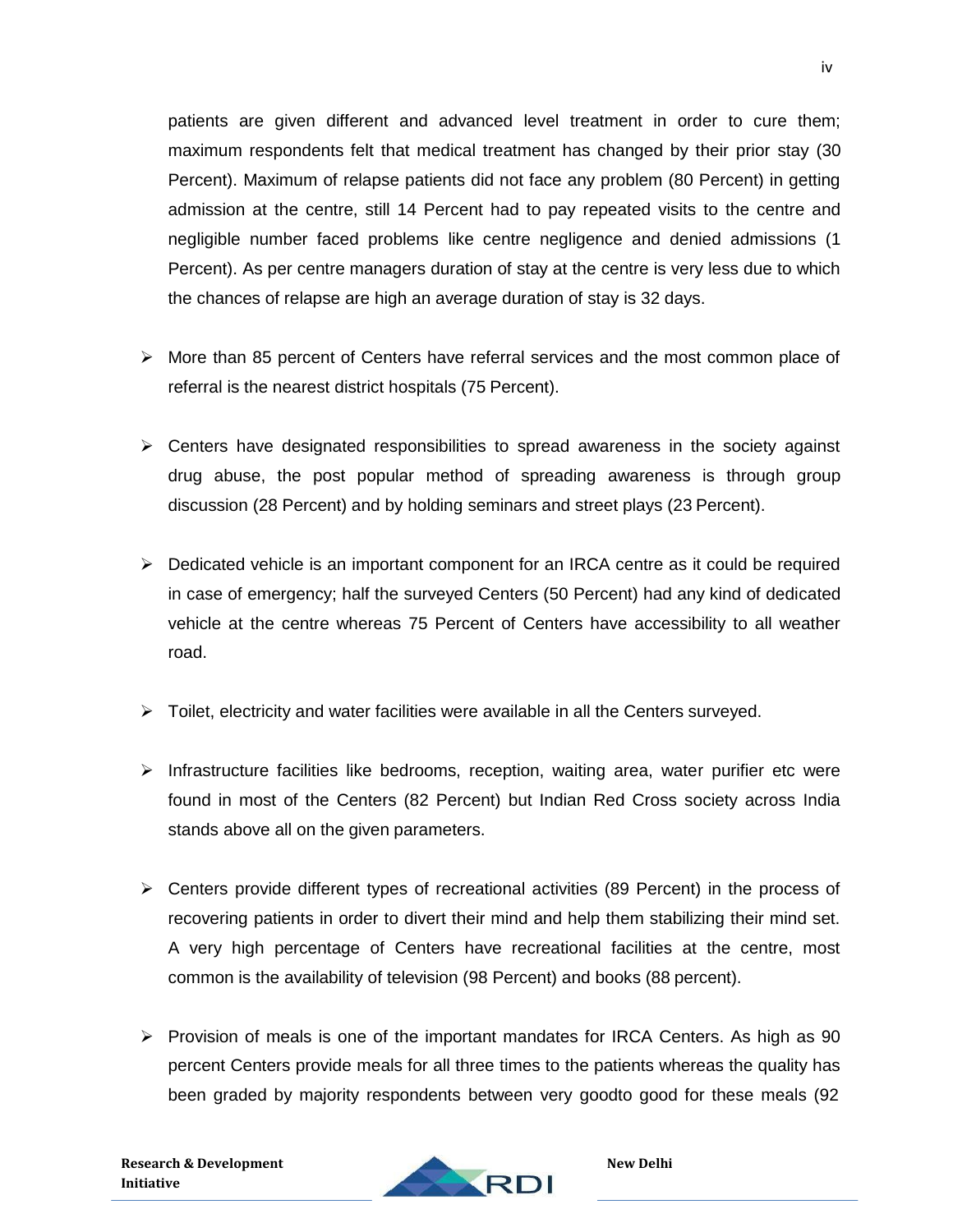Percent). As per centre managers the budget allocated for meals is inadequate they spend Rs 150 on meals per day on one patient whereas allotted amount is Rs 75 Per day per meal.

- $\triangleright$  Kitchen was available in 90 Percent of the Centers and the Centers which do not have kitchen facilities within the premises outsource the food from outside.
- $\triangleright$  Charging admission fees is not allowed in the guidelines provided by the government. 12.6 Percent of Centers across India have reported cases of charging admission fees, North east withstanding maximum of them were reported in Maharashtra and Odisha.

The study provides various recommendations with belief to fill in the loop holes and make the policy even more effective than it is now by contributing to social welfare. Some of the recommendations are:

- $\triangleright$  De-addiction being a very technical system of medication and health care requires trained man power viz caretakers, nursing staff, psychological counsellors etc. Therefore Centers need to pay industries standard salaries/remuneration. Moreover, these remunerations need to paid on a timely and regular basis in order to avoid attrition.
- $\triangleright$  There is also requirement of more no. of support staff to handle addicts as they at times become violent. Therefore, it is recommended to provide adequate funds for the manpower to be appointed at the centres. The fund should commensurate with the existing compensations/remuneration.
- $\triangleright$  The center heads felt the need of Refresher training on periodic basis. The training should update the managers about the innovative methods and techniques that are used globally.
- $\triangleright$  Time Period of De-addiction should be increased, as the beneficiaries felt that the chances of relapse are very high in this short duration.
- $\triangleright$  The implementers felt that funds sanctioned for the food/ meals should be increased as Rs 75 per day is the allotted budget and most of Centers have reported that food expense exceeds up to Rs 150 per day for 1 patient.

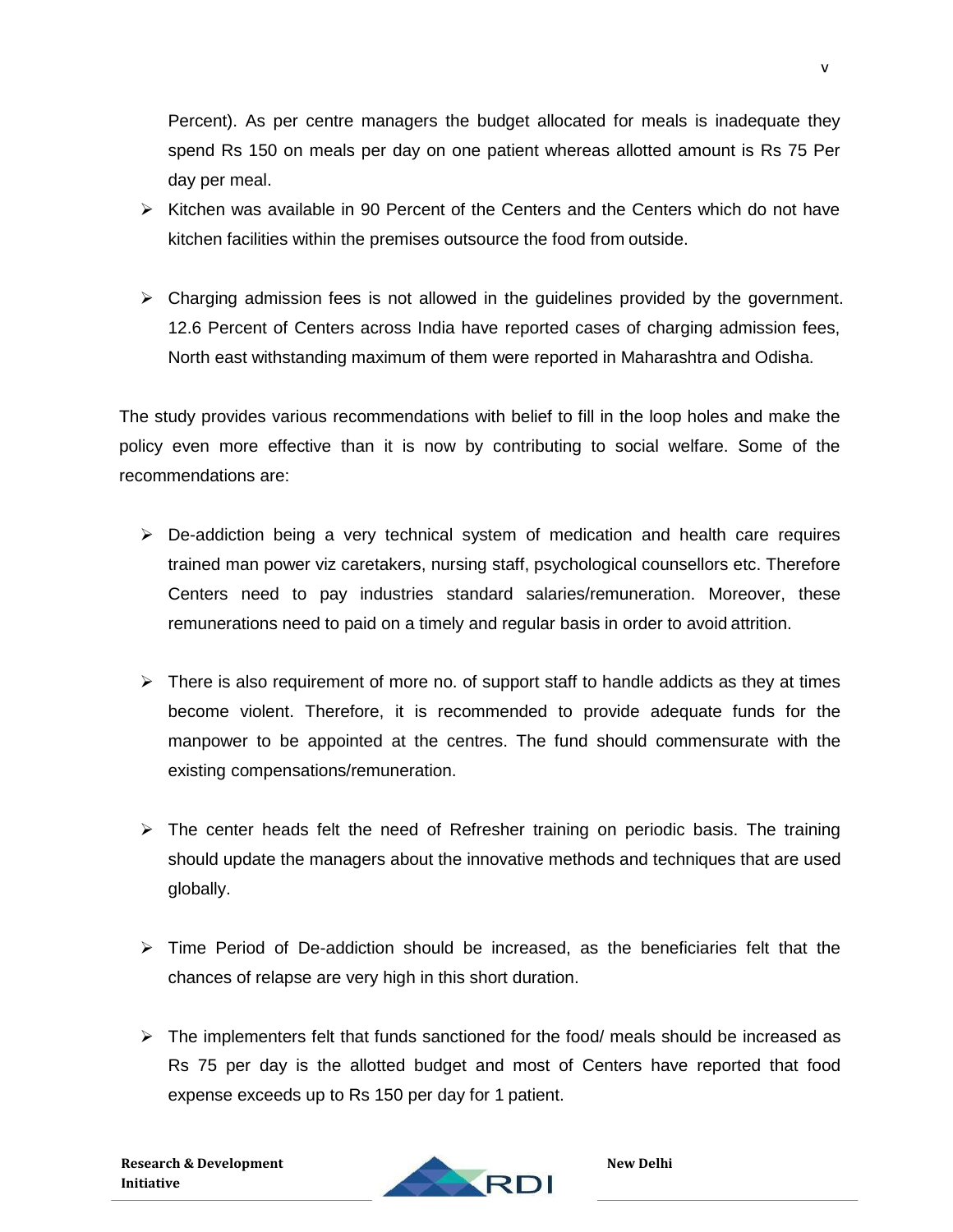- $\triangleright$  It is suggested that mix of vegetarian and non-vegetarian food should be available at the centre, to cater the nutrition requirement of the addicts. As 44 Percent of respondents graded quality of food to be good, by adopting above mentioned measures, the percentage could be shifted to very good.
- $\triangleright$  As can be seen that maximum Patients relapsed due to peer pressure, therefore, extensive spread of awareness in the catchment area of rehabilitated should be done against the use of addictive substances by holding mass awareness camps.
- $\triangleright$  Identification of area where most of the addicts are from may be done and a committee may be formed at the village level to monitor the alcohol/drug indulgence and also sensitize the rural population about the facility of IRCA. The committee members can constitute of PRI members, teachers, local educated people and women of the community.
- $\triangleright$  Yoga is recognized as a very important contributor to the physical and mental well being of addicts. As depression is main cause for addiction as well as relapse, Yoga helps to keep mind calm and focussed in the recovering. Also, in order to endure the de addiction process, physical fitness should be focussed upon. 18 % of the centers did not have regular Yoga sessions. It is recommended to keep a separate Yoga instructor who can guide the residents on a regular basis as regularity is the key to benefits from Yoga.
- $\triangleright$  Nearly 20 Percent relapsed patients faced problems on their return to the centre, therefore, the readmission procedure should be a hassle process for them.
- $\triangleright$  In order to monitor the centre in an effective manner, a proper MIS system should be developed by each centre. The MIS should be updated online on a continual basis, such as activities related to health, hygiene, activities on rolls month-wise during the period, those relieved and relapsed during the period with details of the employees during the period and their period of service, Training received by the employees and other important parameters like income and expenditure report and audit reports.

RDI

**Research & Development** 

**Initiative**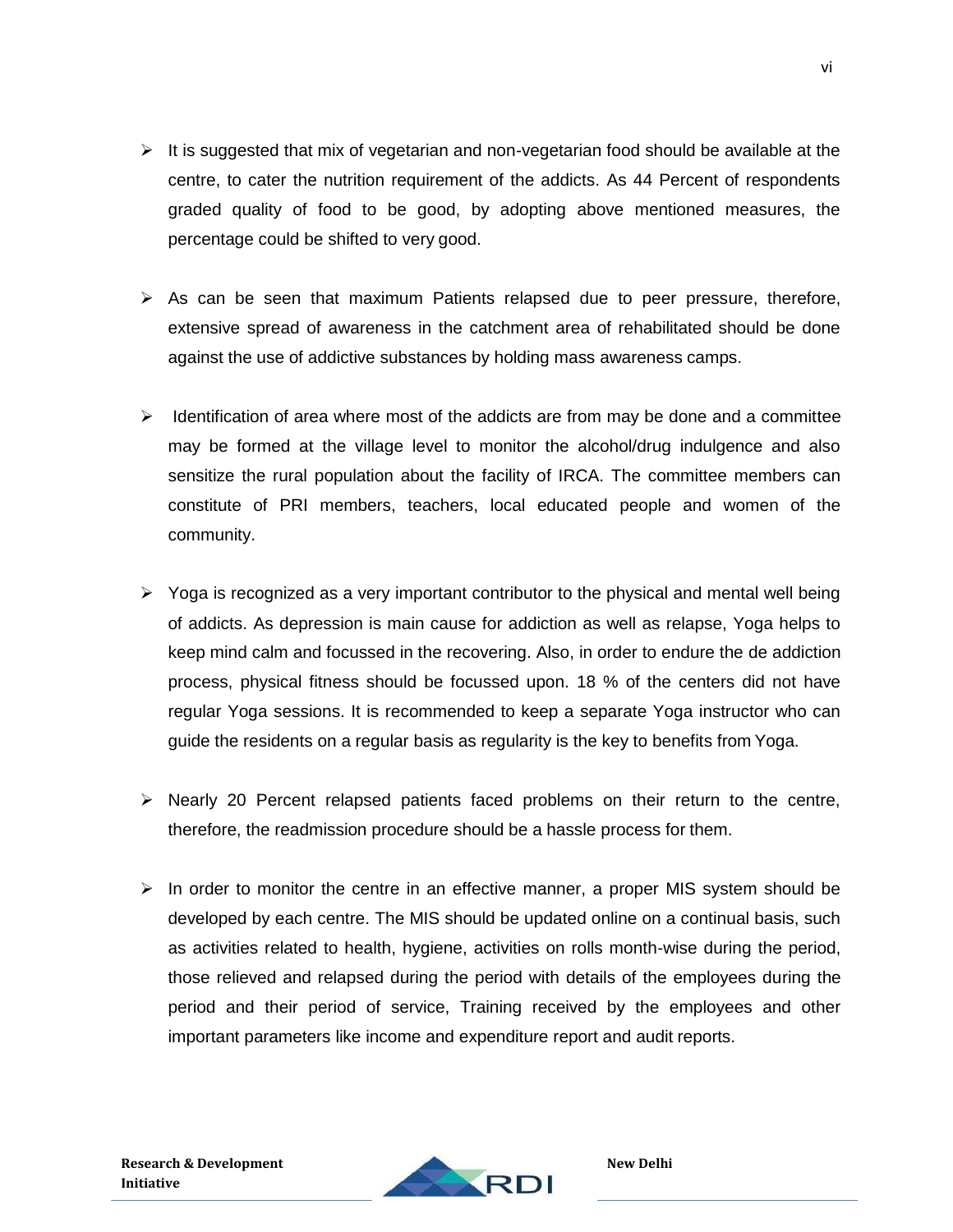- $\triangleright$  As per our findings, no women addicts were found in the IRCA except centre's in Manipur Mizoram and Karnataka. According to the implementers, this does not denote that the women do not require de addiction process. Due to social taboos and male manned de addiction centers, women are skeptical of joining the centers. Therefore, we strongly recommend that more women special female centers should be opened up for females with female staff, in order to make their addictions curative. Also, special Awareness activities should be organized for women in breaking up the social taboo of female getting admitted in de-addiction centre.
- $\triangleright$  Requisition of empty unused government buildings should be made for IRCA centre instead of demolishing them as it could save rent expenses and could provide better infrastructure and saved funds could be utilised in other expense head.
- $\triangleright$  Ambulance was found always available in 12 percent Centers; it should be made mandatory for a centre to have an ambulance or a medical van so as to transport the addicts to nearby health centre on time.
- $\triangleright$  As patients are away from home during de-addiction process, frequent recreational activities should be organized as 88 percent of Centers have recreational facilities. Organizing of recreational facilities helps in diverting addicts mind and activities like meditation could help them to build strong will of quitting the addiction.
- $\triangleright$  Power back up is an important component in infrastructure of IRCA, 92 percent of Centers have provision of power back up, it should be made compulsory as it is important for the storage of medicines in the absence of electricity.
- $\triangleright$  The centre managers opined that recommendations from government is received in long intervals, therefore, RRTC should regularly visit the centers and identify the requirements by conducting meetings with District, State and block level officials.
- $\triangleright$  Drug is a suppressed area, no special education and course is available to train people for de-addiction process. Education Centers should be launched to generate trained professionals.

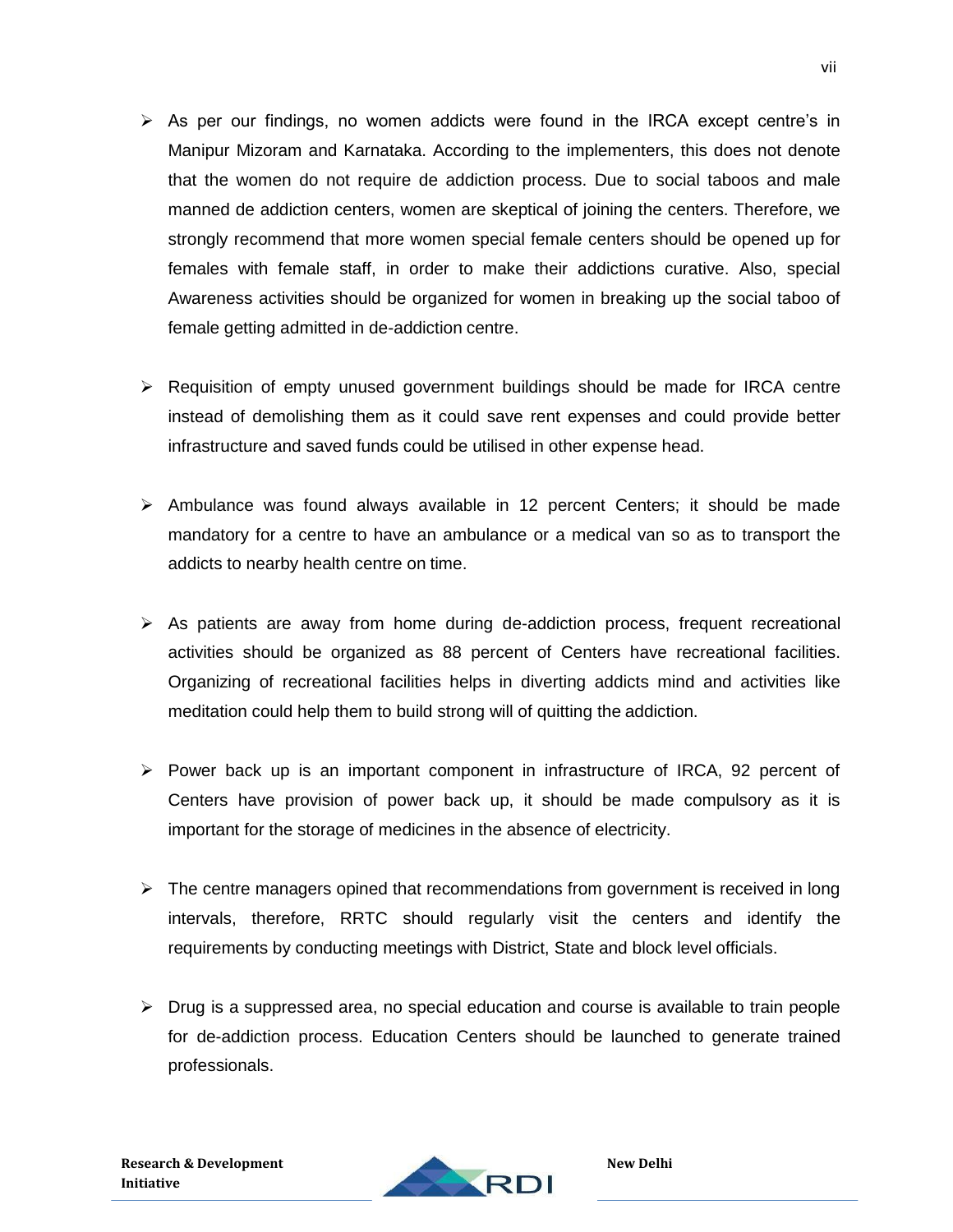$\triangleright$  There should be timely revision of grants on the basis of real market prices in order to make functions efficient.

Integrated Rehabilitation Centre for Addicts can be graded as a successful initiative by Government of India, the policy was able to maximize its objectives by laying down the fundamental guidelines required to cure an addict. The capitalization of impact could be further enhanced if the duration of stay is increased to prevent high rate of relapse. In continuation of the policy in next phase more centers for women should be opened up in order to provide treatment to women equally as men defying all social taboos. Making few of the amendments the policy is highly recommended for the continuation in its next phase with a wide goal of rehabilitating addicts in mass numbers.

# **Major Findings:**

# **Summary of Findings from centre**

- Average 15 patients stay at IRCA Centers in India.
- In 97 Percent Centers manager/ project councilor are appointed.
- $\cdot \cdot$  78 Percent Centers responded that they are facing fund crunch since many years.
- 3 Centers in Punjab refused the evaluation and 25 Centers were either locked, had no inmates or didn't exist.
- High court of Punjab has issued an order to prevent revealing identification of beneficiaries. (Letter received from the centre).

# **Summary of Findings from Inmates**

- $\div$  26 Percent of inmate's annual household Income accumulated to the scale up to 30000 and 60000 to 1 Lakh.
- $\cdot$  Women were not found at most of the centers except specialized centers for women in Manipur, Karnataka and Mizoram.
- Maximum (75 Percent) of Inmates were brought to the centre by family members.
- Approximately 50 percent of addicts are educated from middle school to metric level.
- About 60 percent addicts in IRCA centers are admitted for alcoholism treatment.

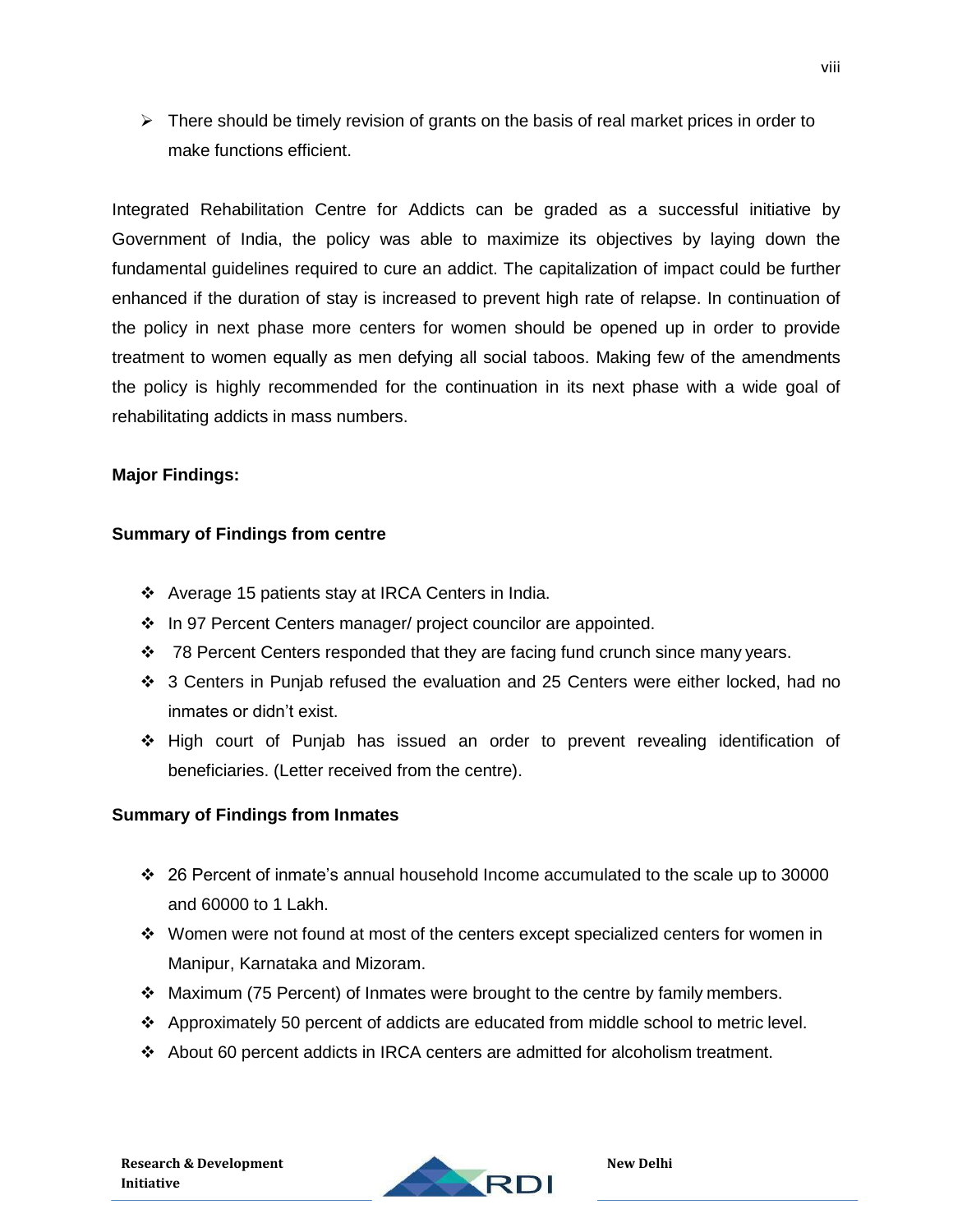- 12.6 Percent of Centers in India charge admission fees. Indore (MP), Alipur (Delhi), Dimapur and Kohima (Nagaland), Uttarakhand and Mizoram had highest reported cases.
- $\div$  88 Percent Centers provide meals to the inmates cooked in the centre kitchen itself.
- ◆ 91.8 Percent respondents agreed that medicines provided to them had improved their overall wellbeing.
- 88.5 percent Centers have facilities of recreational activities.
- More than 40 Percent of respondents recommended that quality and variety of food should be improved.

# **Summary of Findings from Relapse Patients**

- About half of the relapse patients were re sent to the centre by their families.
- $\div$  About 80 percent of relapse patients didn't face any problem on their return to centre.
- About 40 percent patients relapsed due to peer pressure.
- $\div$  More than 30 Percent of patients felt change in their process of medical checkups.

# **Summary of Findings from Rehabilitated Patients:**

- Maximum (80 Percent) patients have experienced improvement in their employment strata after de-addiction.
- 94.2 Percent of rehabilitees realized that their self-esteem has increased post- deaddiction.
- Approximately 30 Percent of cured patients still experience peer pressure.
- $\div$  A high of 95 Percent patients are satisfied by the treatment and other services they received at the centre.

# **Part 2- Executive Summary : OAH & DCC**

# **5. Introduction**

The Ministry of Social Justice & Empowerment supports programmes for the welfare of the elderly through which financial assistance up to 90% of the project cost is provided to NGOs for establishing and maintaining old age homes and day care centers. Old age homes and day care centers are supposed to provide food, shelter, care, recreation facilities, etc. to the elders.

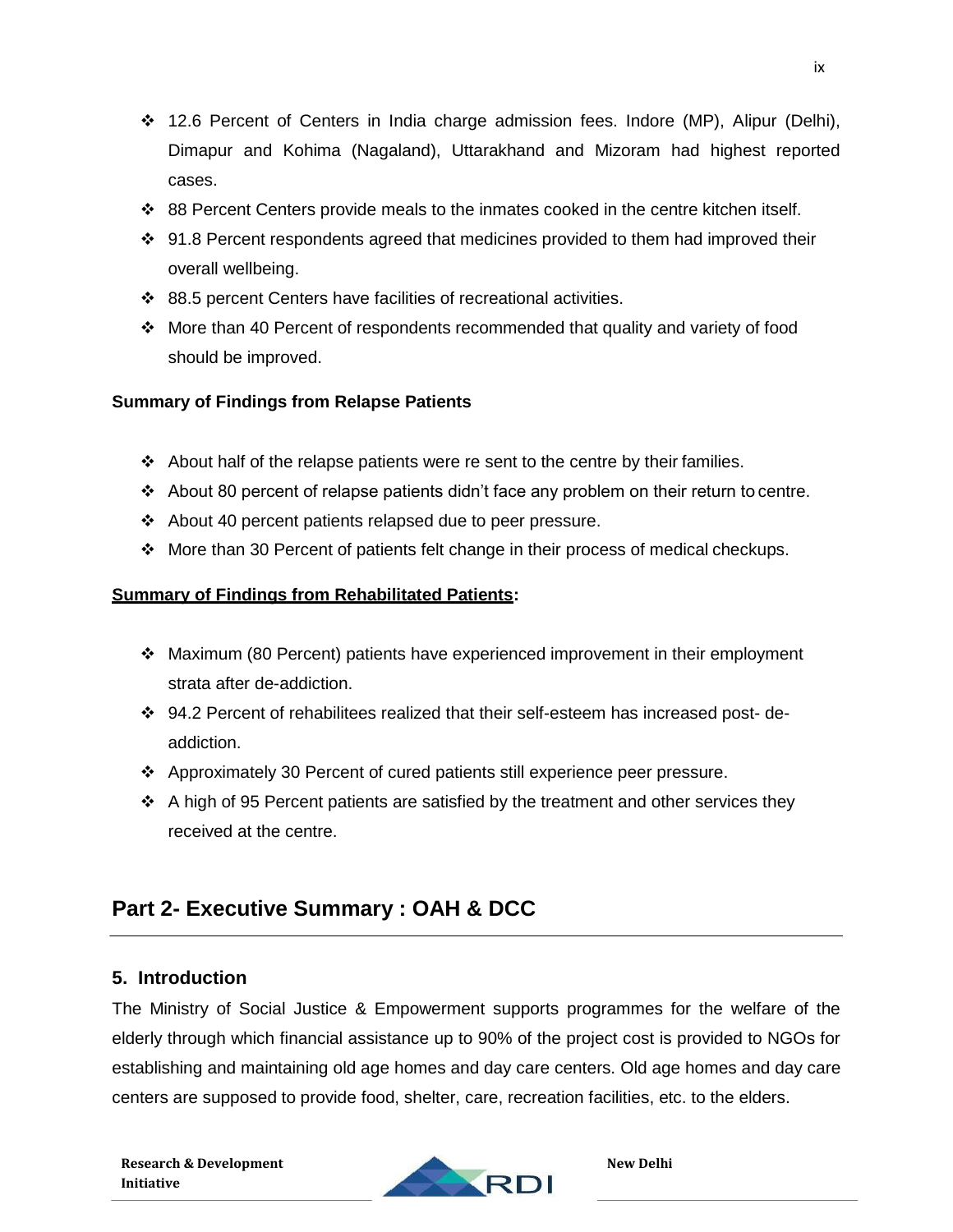# **6. Objective of the study**

The major objective of the study was to assess the infrastructure and residential facilities, availability of manpower and other facilities provided to the elders like meals, health related facilities, recreational activities, clothes etc. Socio – economic background of the beneficiaries was also assessed.

# **7. Methodology**

The study adopted both quantitative as well as qualitative approach. The Qualitative approach helped in getting deeper understanding of constraints (if any) & strategies adopted to strengthen the center and quantitative approach quantified the services provided to the beneficiaries. Our stakeholders for this study involved beneficiaries, OAH/DCCs functionaries and state Govt. officials.

Mobile based software was used for data collection. Study tools were translated into different local languages. A training was organized for the field enumerators to train them regarding the issues involving the study. Mock interviews were conducted and performance of each investigator was evaluated. Only those who scored above a pre-determined cut-off were selected for the study.

One Coordinator was appointed for each state to monitor the field work. Apart from field team leader, field executives were also responsible do quality checks (spot checks & back checks) to maintain quality of the field work.

### **8. Coverage**

RDI has covered a total 410 centers (268 OAH & 142 DCC) across India. Out of total 410 centers, 19 centers (7 OAH + 12 DCC) were found Locked/closed. The following are the respondents covered:

- 2948 Beneficiaries
- 391 Center Functionary
- 2-3 District Social Welfare Officer from each state

x

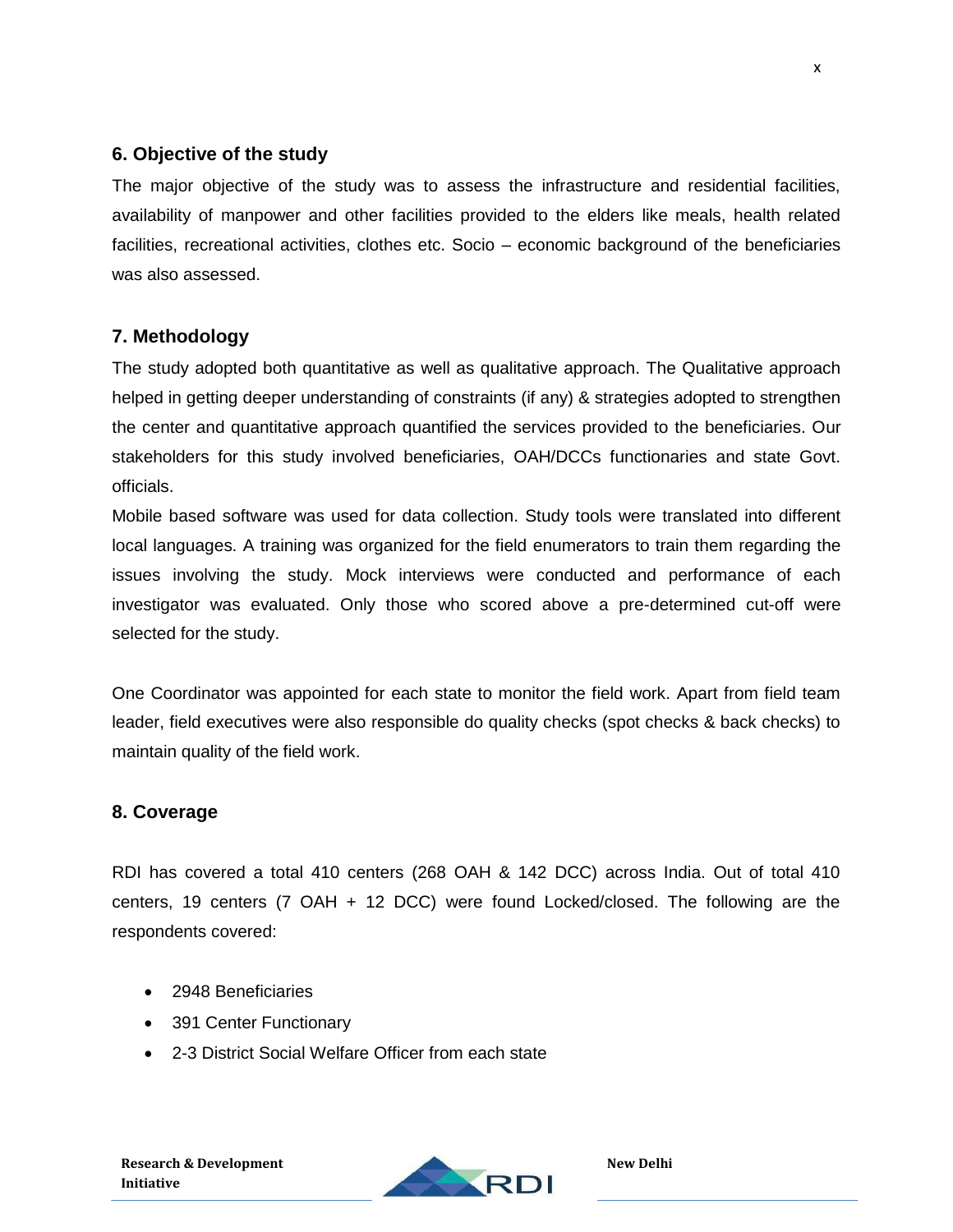# **Findings**

The information gathered from the field were consolidated, compiled and tabulated for analysis and representation. The tabulated information has been analyzed through appropriate statistical analysis, using SPSS software.

#### **Old age homes**

- Approx. 40% of OAH did not have the provision of ambulance. It was not available in any of the center of Gujarat and Manipur.
- More than 75 percent centers (78.4 percent) had basic medicine and equipments. Apart from this, a little more than 85 percent of centers reported that they had provision for pathological test.
- Maximum numbers of doctors were found to be adopted counseling as well as medication method as a part of treatment.
- The study shows that more than 80 percent of the centers had full time availability of manager, counselor, cook, security guard and helper.
- Electricity & Drinking water was available in all the centers. Out of total, more than 70 percent of old age homes had availability of basic infrastructure facilities and 88.8 percent of centers had furniture and furnishing facilities. Infrastructure had been assessed on various indicators like availability of kitchen, toilet, dining hall, waiting lounge etc. Furniture and furnishing had been assessed on various indicators like availability of chair, table, mosquito net, bed, mattress, pillow cupboard. Kitchen was available in all the centers. Approx. 60 percent centers reported for power backup availability at the center. It was observed that 88 percent of the respondents had either separate or shared almirah/locker to store their belongings. The area where the old age homes need significant improvement was found to be facility of library or reading room as this was present only in 46.7 percent of centers.
- The study indicates that toilet facility was available in all the centers. Separate toilets for males and females were available in more than 90 percent centers.

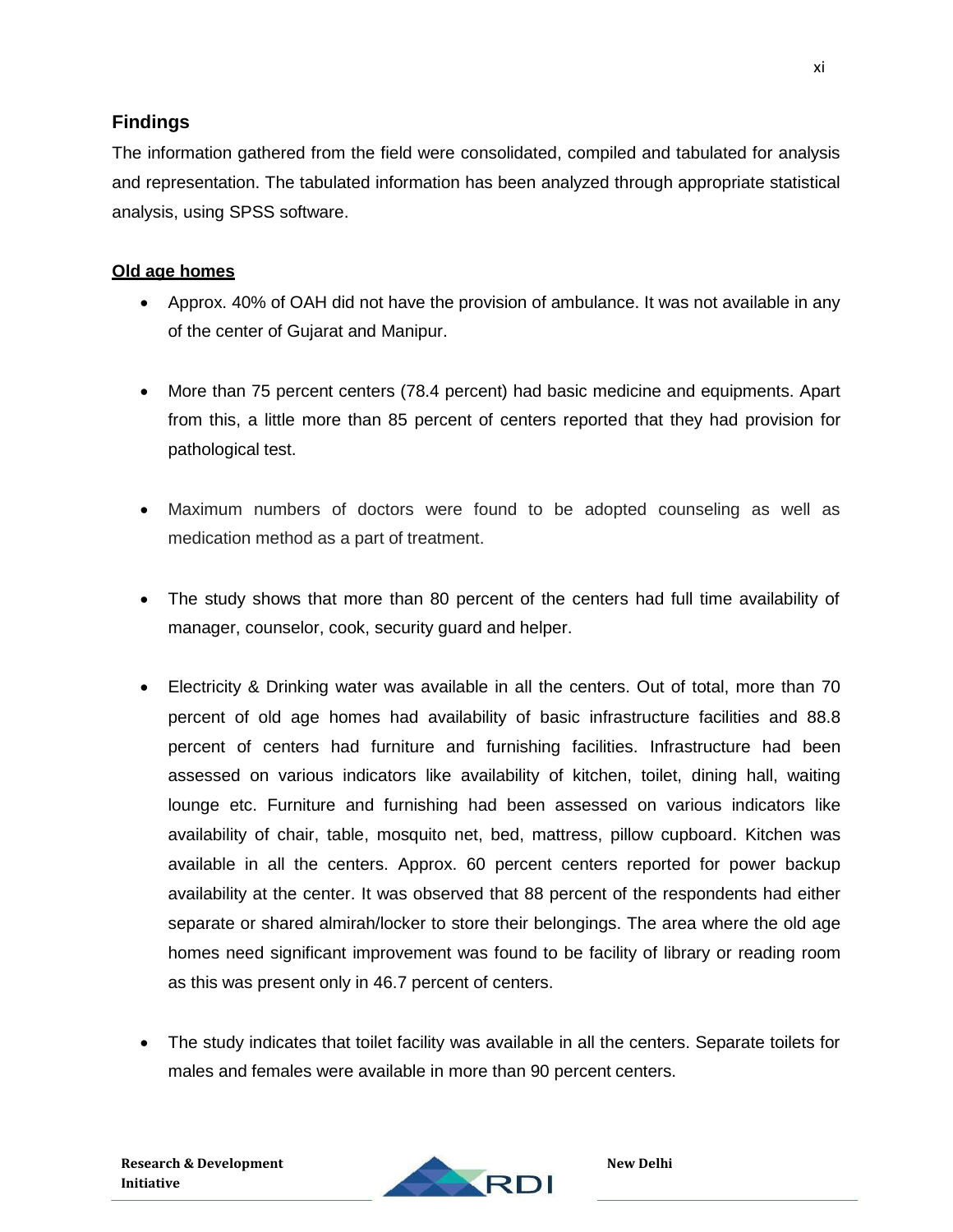- In nearly 60 percent of the centers, 25 residents were found to be residing. In rest of the centers, less than 25 respondents were found to be residing.
- The study shows that nearly half of the respondents (45 percent) were in the age group of 60 – 69 years followed by 70 – 79 age group (43.3 percent from). Only 11.5 percent beneficiaries were in the age group 80 and above. Out of the total respondents, more than half are the females. As per the annual income of respondents, it is recorded that a majority of the respondents i.e. 44 percent reported either they didn't have family or they are not aware of their family income.
- It has been observed that main reason of residing in old age home was no financial support for self maintenance (30.6 percent) followed by their adjustment problem with family (20.2 percent). More than half of the elders reported on staying more than 3 years in the center followed by 22 percent elders who were staying since last 1 to 3 years.
- All the centers provide food to the elders, out of which more than 90 percent elders reported that they get the meal as per their requirements. As far as quality of meal is concerned, more than 90 percent reported that the quality of meal was good and very good. However in the majority of the OAHs, there was no provision of separate stores for keeping the raw materials.
- Out of the total centers, 96.2 percent centers confirmed that they provide clothing to the beneficiaries. A very low percentage of OAH had the facility of washing machine (14%) for cleaning of clothes. More than 50 percent of the centers reported that residents clean their clothes themselves.
- According to the beneficiaries, a little more than half of the OAHs had the provision of visit of medical doctors while the residents of other half of OAH complained that medical assistance was given to them only in emergency.
- Approximately 65 percent respondents reported for organizing yoga/exercise activities.

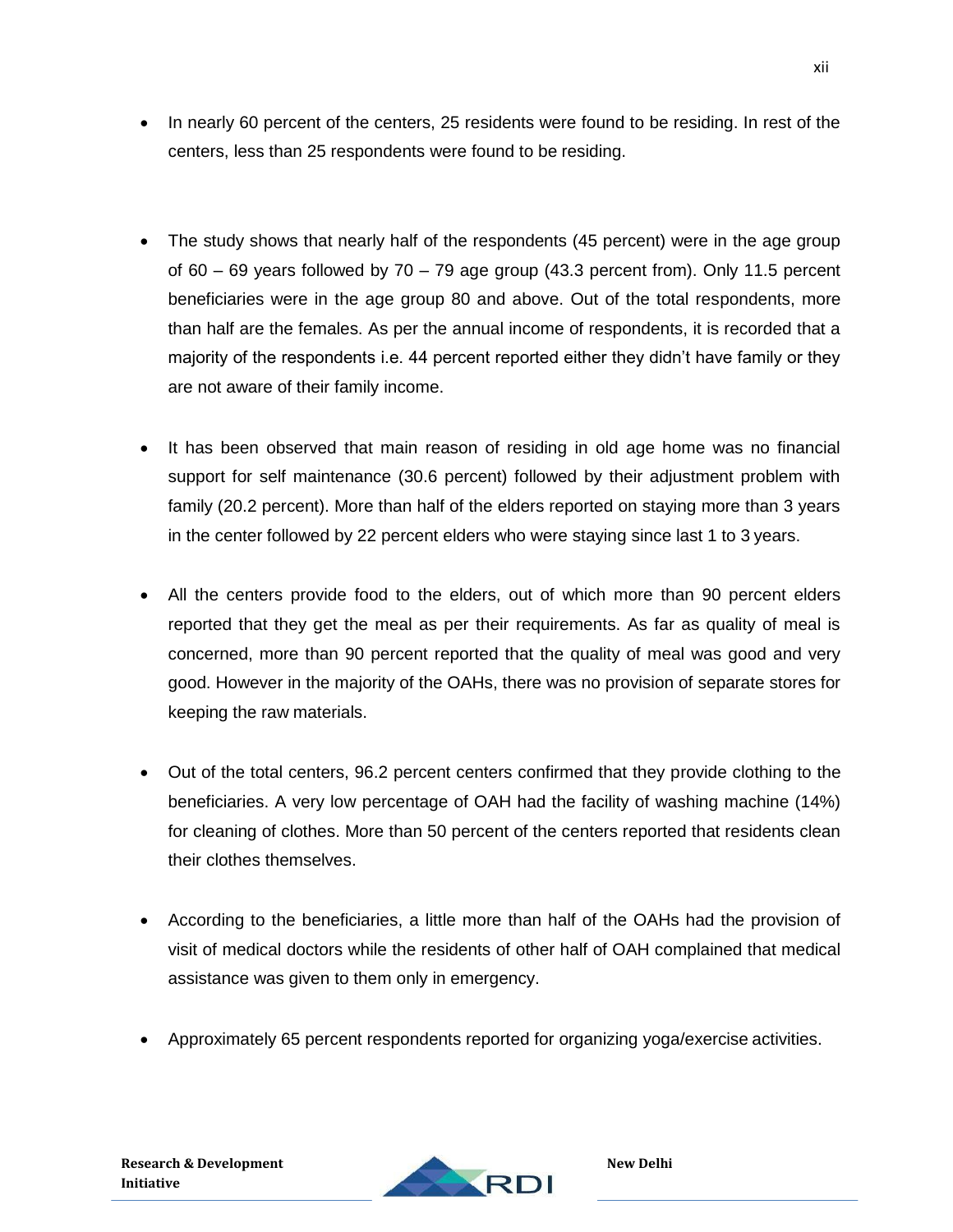- More than 90 percent residents reported that centers maintained cleanliness and hygiene. A very low percentage (3.9%) reported that hygiene and cleanliness was not maintained at their centers.
- An overwhelming 90.7 percent elder reported for recreational facilities like indoor games, visit to temple or park, getting newspaper and medicines etc. Nearly half of the centers in Manipur were not found to be organizing any recreational facility. Similarly in northern states, 12 percent elders reported of non availability of recreational facilities.
- On asked about their first level of approach in case of any constraint or problem, 56 percent respondents approached the center manager/head for their problems and 27 percent took help from care taker, of which 92.6 percent reported that their problems were well accepted and solution was given to them.
- More than 70 percent centers reported that the grant received from govt. is inadequate for the maintenance of manpower, meal facility and recreational facilities.
- Requirement of adequate funds and timely payment of salary was the major concern of DSWO.

# **Day care centers (DCC)**

- More than 90 percent DCC (90.4 percent) had the provision of ambulance. More than 30 percent centers in Karnataka reported for non availability of ambulance.
- More than half of the centers (64.1 percent) had basic medicine and equipments. A little more than 85 percent of centers (86.5 percent) reported that they had provision for pathological test.
- Maximum numbers of doctors were found to be adopted counseling as well as medication method as a part of treatment.
- Full time manager was available in more than 80 percent centers whereas in 65.6 percent centers were having the counselor available on regular basis.

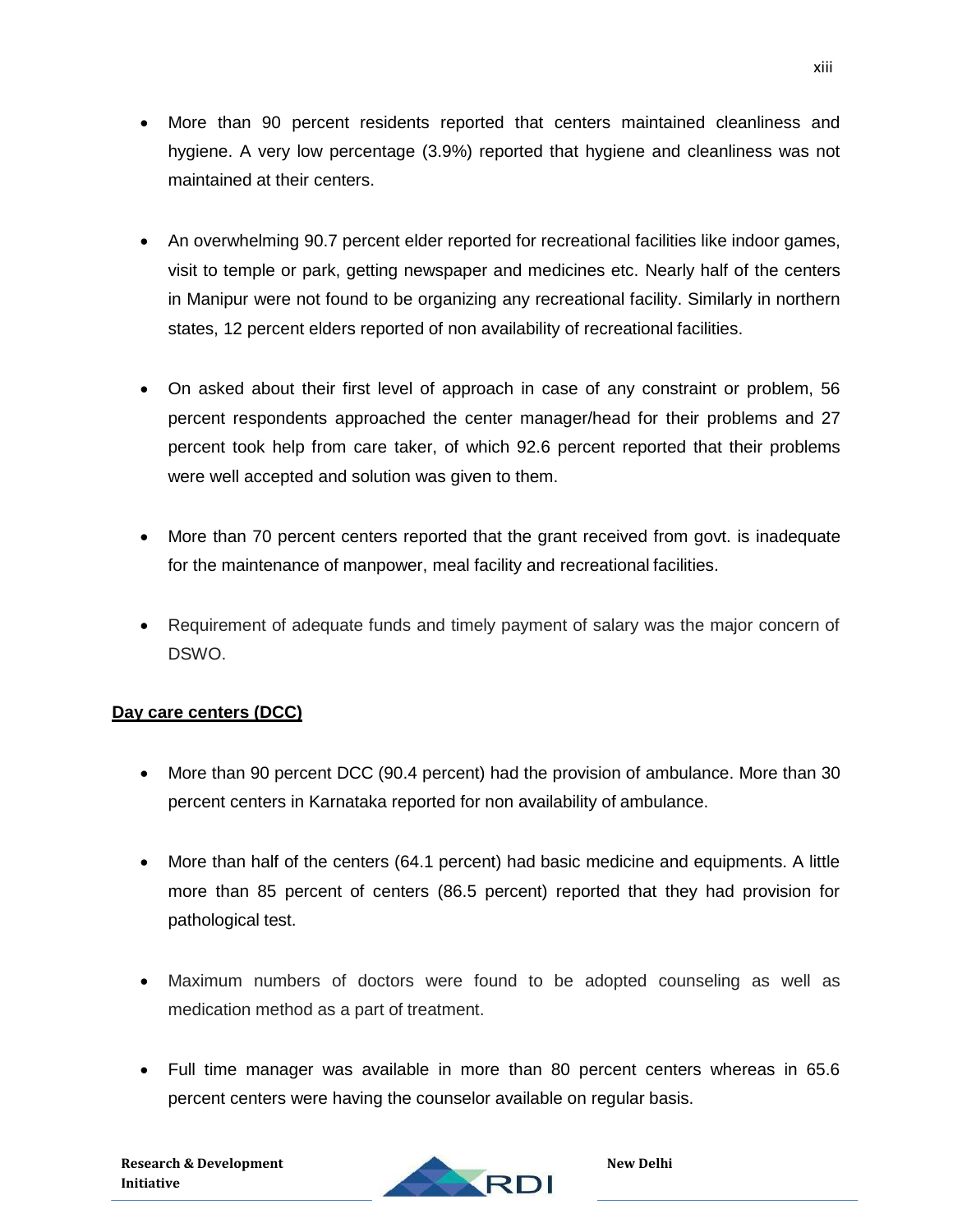Electricity and drinking water was available in all the centers. Out of total, approx. 66 percent of day care centers had availability of basic infrastructure facilities and 82 percent of centers had furniture and furnishing facilities. Infrastructure had been assessed on various indicators like availability of kitchen, toilet, dining room, waiting lounge etc. Furniture and furnishing had been assessed on various indicators like availability of chair, table, mosquito net, bed, mattress, pillow cupboard. More than 40 percent centers reported for power backup availability at the center.

xiv

- The area where the day care centers need significant improvement was found to be facility of wheel chair or stretcher as this was present only in 48.1 percent of centers. None of the center in Delhi and Mizoram had this facility. However, Ramp was available in more than 35 percent centers (39.8 percent).
- The study indicates that toilet facility was available in all the centers.
- The study shows that majority of the respondents (52.9 percent) were in the age group of  $60 - 69$  years followed by 38.2 percent from  $70 - 79$  age group. 8.9 percent beneficiaries were in the age group 80 and above. Out of the total respondents, more than half were the females (57.1 percent). As per the annual income of respondents, it is recorded that a majority of the respondents fall under income group of upto Rs. 30, 000/ constituting 48 percent.
- Main reason of residing in old age home was their choice of staying with peer group (37.5 percent) followed by no financial support for self maintenance (21.7 percent). Maximum numbers of elders i.e. 59 percent were staying since last 1 to 2 years. Also, 7 percent elders recently joined the day care center (a month ago).
- $\bullet$  More than 3/4<sup>th</sup> of the elders were taking less than half an hour to reach day care center whereas approx. 20 percent reported that they take half an hour to one hour in commuting.
- More than 80 percent beneficiaries (87 percent) reported of getting meal/snacks, out of which more than 90 percent elders reported that they get the meal/snacks as per their

**Research & Development Initiative**

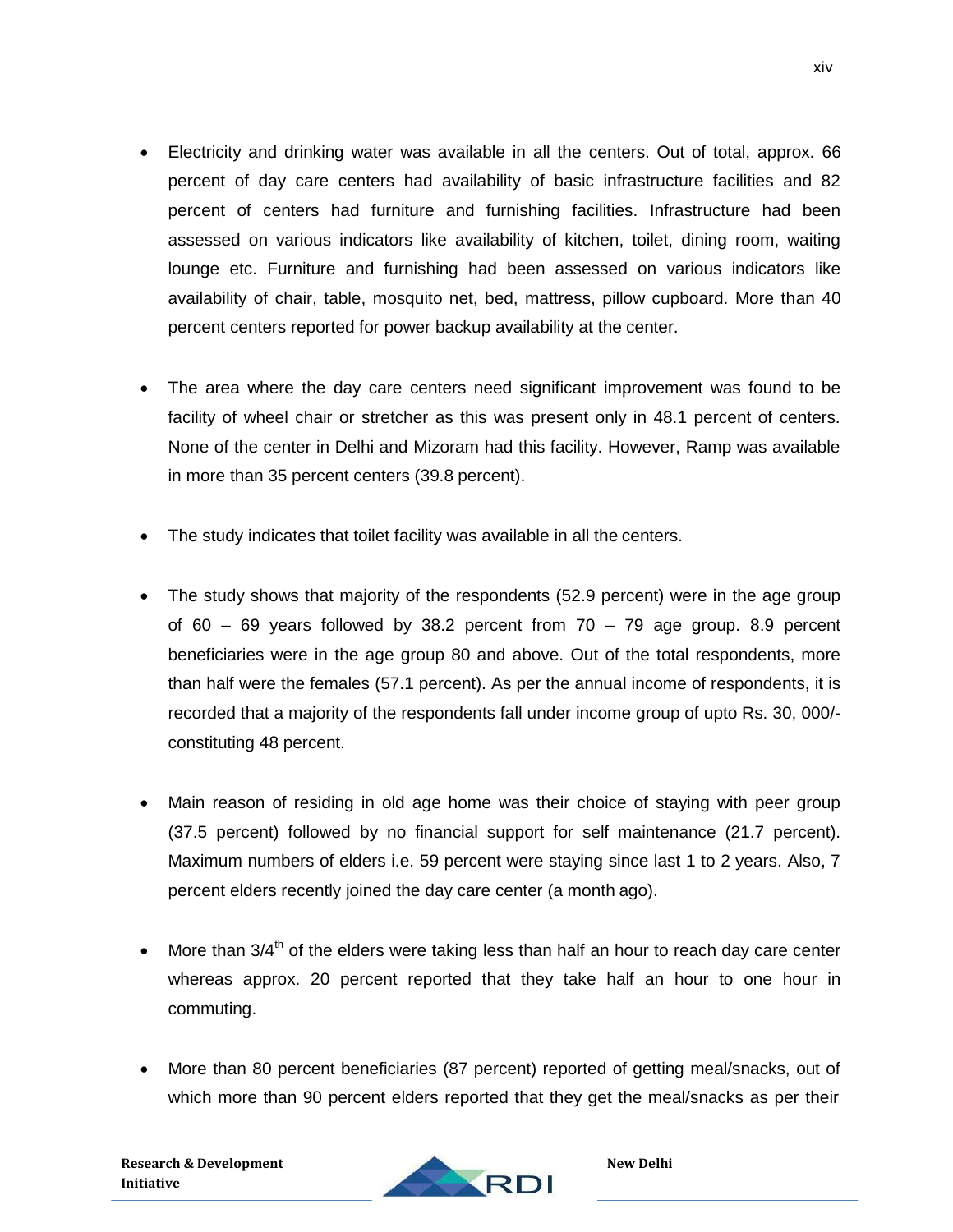requirements. As far as quality of meal is concerned, more than 80 percent reported that the quality of meal was good or very good.

- Apart from this, approximately 62 percent respondents reported for organizing yoga/exercise activities.
- A bit more than 85 percent elders reported that their centers maintained cleanliness and hygiene.
- A little more than 76 percent elders reported positive reviews about the recreational facilities like indoor games, visit to temple or park, availability of newspaper/books etc. Eastern states followed by southern states recorded highest positive reviews about the recreational facilities. However, no recreational activity was found to be available in Telangana.
- On asked about their first level of approach in case of any constraint or problem, approximately 51 percent respondents approached the center manager/head for their problems and 38 percent took help from care taker, of which more than 90 percent reported that their problems were listened actively and solution was given to them.
- Nearly 80 percent centers reported that the grant received from govt. is inadequate for the maintenance of manpower, meal facility and recreational facilities.
- Requirement of adequate funds and timely payment of salary was the major concern of DSWO.

### **Suggestion & Recommendation**

The study indicates that in old age home and day care centers, electricity, drinking water and toilet was available in all centers. However, kitchen was found to be available in almost all the centers. All the old age homes were providing meal to the resident whereas 87 percent day care centers reported on the provision of providing meal. As far as the quality and quantity of meal is concerned, more than 80 percent beneficiaries were found to be satisfied on both. It was observed that more than 90 percent old age homes beneficiaries

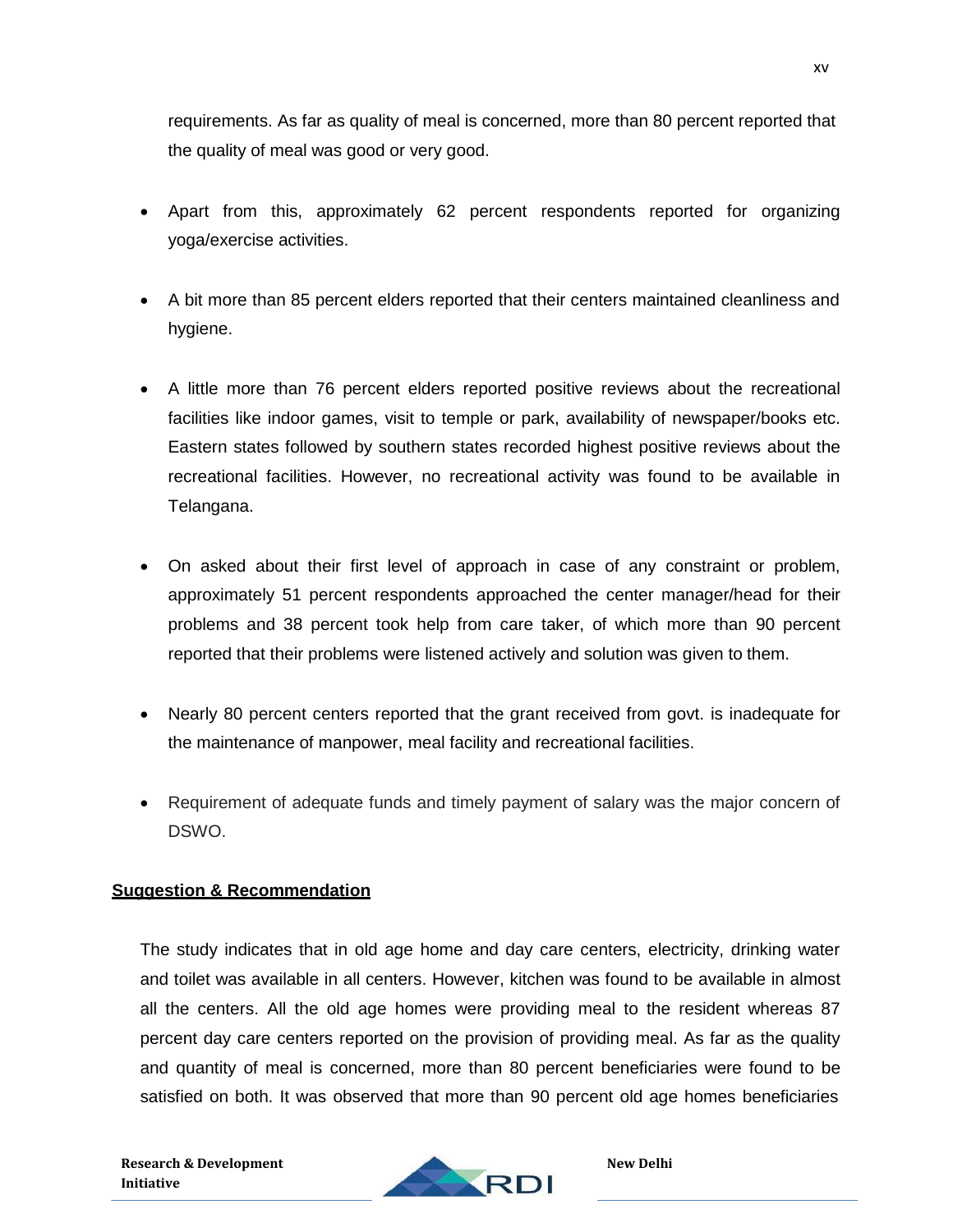and 80 percent day care centers beneficiaries were getting the service of regular health checkup. Nearly 80 percent old age home respondents reported on positive changes on their physical and mental health after joining the old age home.

The following are the suggestions and recommendations for future improvements of the old age homes and day care centers:

- Instead of the need of medical attention on "as & when required basis", there should be provision for regular checkups. It could be arranged by:
	- Organizing medical camps
	- Coordination with local PHCs for monthly medical checkups
	- Regular eye checkups and coordination with local hospitals for
	- cataract surgery
- Keeping in mind the needs of elderly, a designated vehicle or ambulance in case of emergency is essential for any OAH. Approx. 40% of OAH did not have the provision of designated vehicle.
- Certain medicines and equipments are prerequisites for elderly people. It was available in only 78.4% OAH and 64.1% DCC. Equipments such as Glucometer, BP apparatus, weighing machine are a must at any institution for elders.
- Yoga is recognized as a very important contributor to the physical and mental well being of elderly. It reduces the stress and helps in maintaining the blood pressure and keeps their joints fit. More than 35% of the centers did not have regular Yoga sessions. It is recommended to keep a separate Yoga instructor who can guide the residents on a regular basis.
- Power backup is an essential requirement for the functioning of center and it was available in only 60% of OAH and 40% DCC. The residents complained of problems faced due to lack of power backup. There should be availability of power backup in all the centers.
- There should be more variety of food.

**Research & Development Initiative**

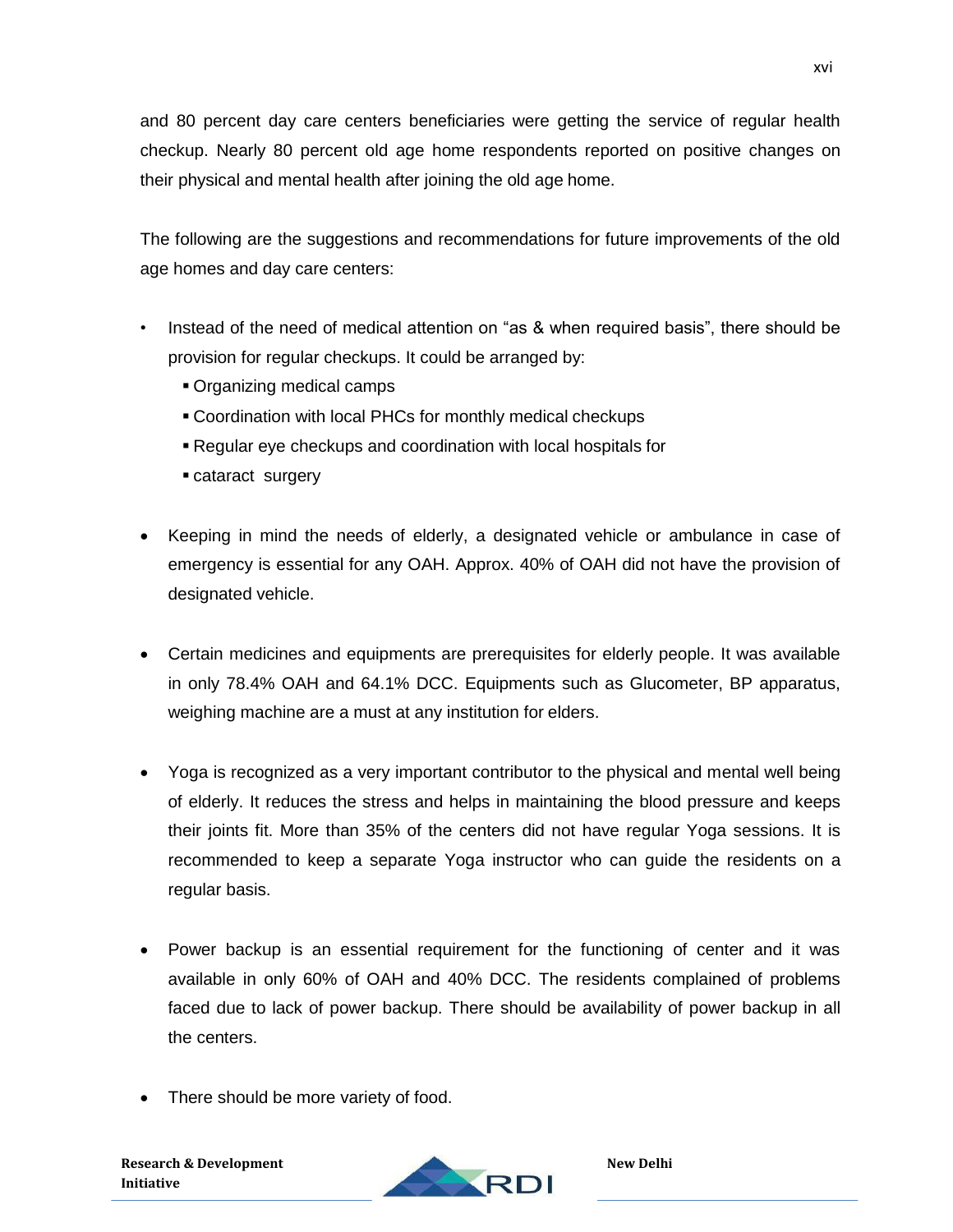- The managers suggested that the fund sanctioned for food/meal should be increased in proportion to the rise in the current food prices.
- More than 90% OAH had separate toilet facility for males and females, however, only a little more than half of DCC had this facility. It is recommended that there should be facility of separate toilets in all the centers.
- It is also recommended that based on the number of residents, there should be adequate no. of toilets at the centers.
- Loneliness is an integral aspect of ageing people and recreation acts as a tool for removing loneliness. It was observed that nearly 10 percent OAH and 24 percent DCC did not have any recreational facility. The residents desired of more outdoor activities e.g. visit to a temple or park or a movie to be organized. Also, there should be more of indoor recreation facility and a library.
- More than 70% centers reported that the grant received from govt. is inadequate for the maintenance of manpower, meal facility and recreational facilities. Apart from adequacy, timely flow of the funds is also required for the sustainability of the centers.
- In order to monitor the centre in an effective manner, a proper MIS system should be developed by each centre and should be shared with the department. The MIS should be updated online on a continual basis. It should include health & hygiene related facilities, number of residents on roll, details of employees, training received by the employees etc.
- There should be regular review meeting at the state, district and block level to assess the performance of the center.
- In order to broaden the rural outreach of the program to address the wellbeing of elderly people, awareness Camps should be organised for the publicity of OAH & DCC. Besides awareness camp, village committee should be formed to identify the destitutes and inform OAH & DCC about it.